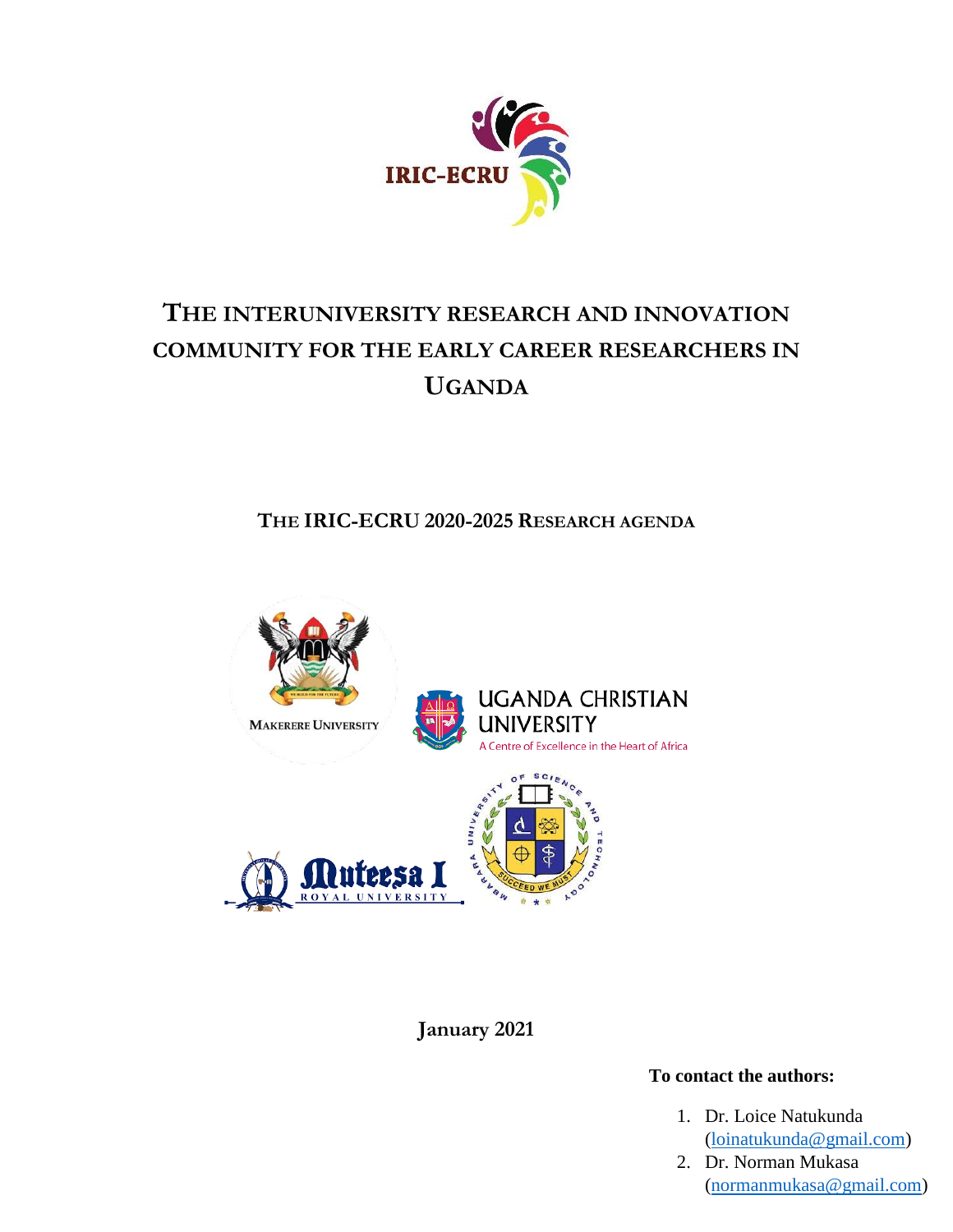## **CONTENTS**

| 13 |
|----|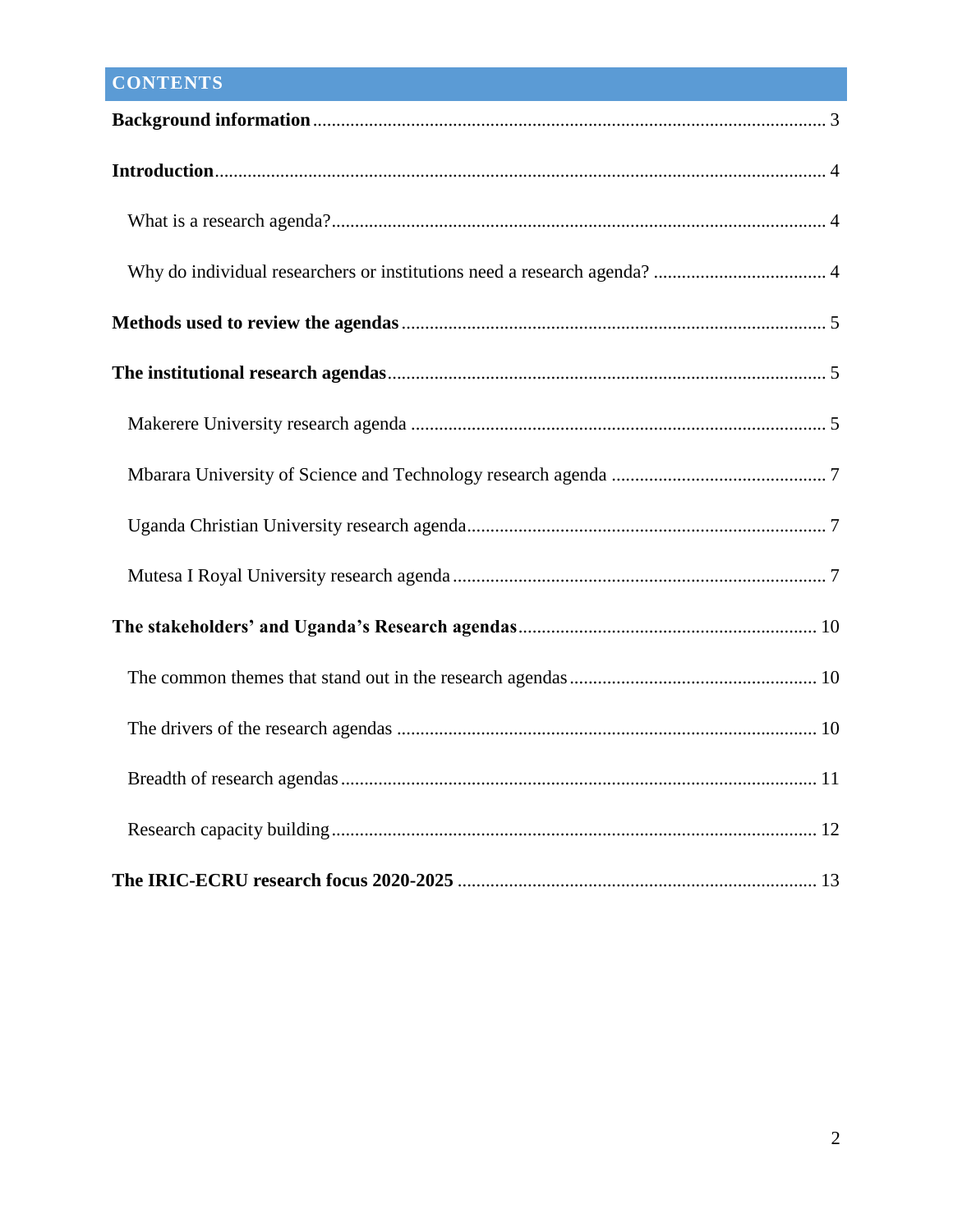

## <span id="page-2-0"></span>**BACKGROUND INFORMATION**

In September 2020, the Network for Education and Multidisciplinary Research Africa (NEMRA) received funding from the Government of Uganda (GoU) through the Makerere Research and Innovation fund (Rif) to build an interuniversity research and innovation community for the early career researchers in Uganda (IRIC-ECRU). The project is run by NEMRA members as investigators from Makerere University (Mak), Mutesa I Royal University (MRU), Mbarara University of Science and Technology (MUST) and Uganda Christian University (UCU).

The project has four objectives:

- 1. To strengthen early career researchers' capacity in teaching, research and innovations.
- 2. To enhance data management and sharing through an inter-university large-scale soft research data infrastructure,
- 3. To promote joint research and organise agenda-setting activities for cutting-edge research
- 4. To enhance research outcome dissemination by digital approaches to support policy and the national research and innovation agenda.

IRIC-ECRU is in the process of establishing a centre at MRU Mengo campus. The purpose of the centre is to provide the community members with physical resources, a soft infrastructure to manage and share data as well as a research agenda to guide the research direction of the community during the period 2021-2025.

During the first quarter of the project, a review of the research agendas of the partner institutions as well as the research foci of varied research and innovation (R&I) stakeholders in Uganda was conducted. The purpose of the review was to determine the underlining issues and priority areas onto which to underpin the definition of IRIC-ECRU's research agenda. The information reviewed was collected through analysis of publically available documents, interviews with institutional research leaders, as well as online survey with research students, academics and practitioners. The exercise was intended to ensure that IRIC-ECRU adopts a research agenda that expresses common interests and is in alignment with the partner institutions' as well as Uganda's research agendas. The report from this exercise guided the investigators to organise IRIC-ECRU's interests and will direct the community's work. The report has thus been used to develop an agenda/framework that will allow PhD students and the early career researchers to attack research ideas from multiple vantage points in response to Uganda's R&I needs.

This research agenda was also informed by the literature review exercises carried out by interuniversity teams of PhD students. The teams who are reviewing literature on various aspects of R&I in Uganda are trying to identify gaps in multidisciplinary research, R&I ecosystem building as well as knowledge and technology transfer for development in the country.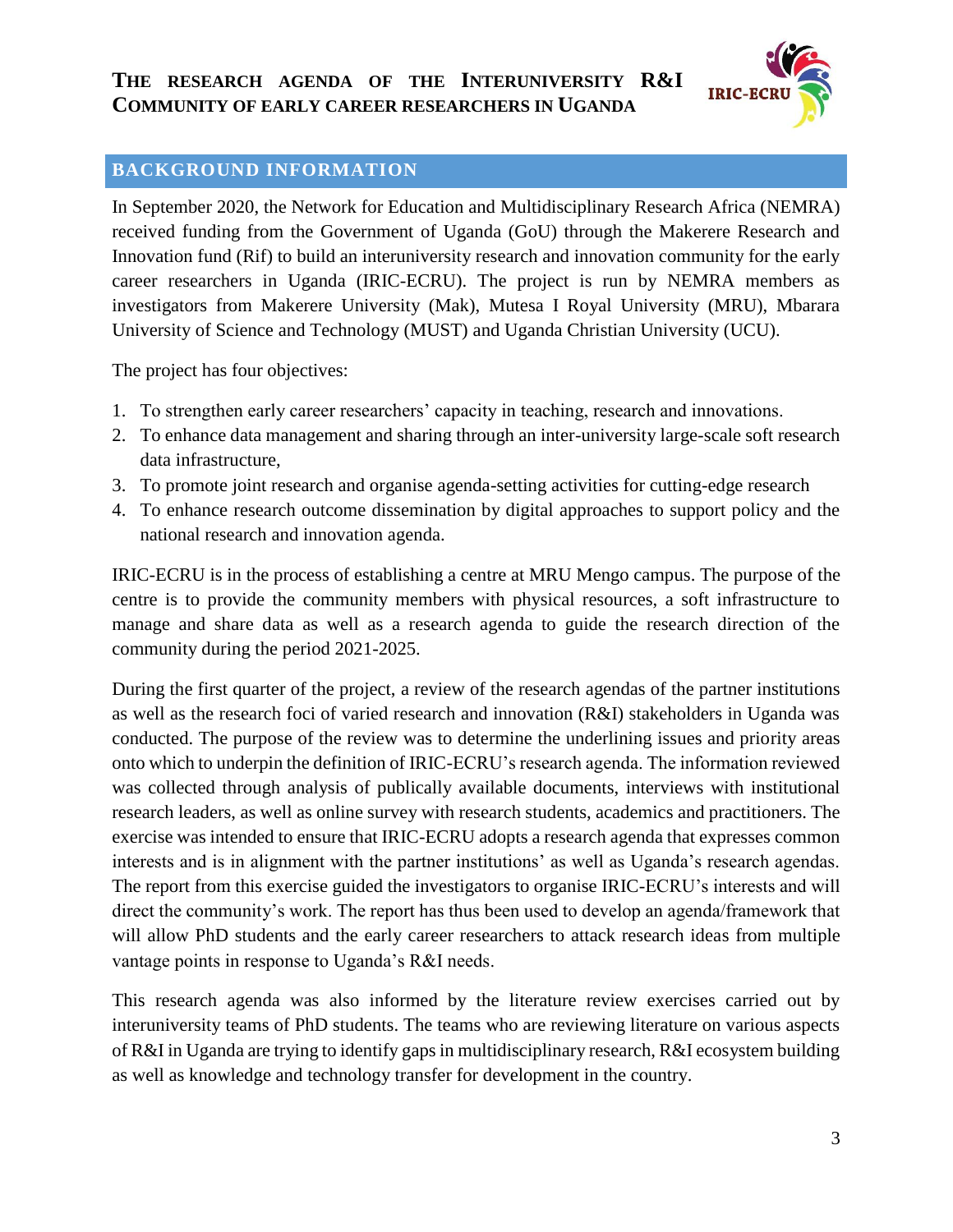Sections 1-4 below describe in detail the process and the results of the review of the research agendas of individuals and institutions in Uganda before presenting IRIC-ECRU's research agenda in section 5.

## <span id="page-3-0"></span>**INTRODUCTION**

It is generally believed that universities/postgraduate schools as well as countries work with a research agenda that guide their work during a given strategic period. It is therefore incumbent upon the faculty members and research students to identify a theme or interest from the broader institutional/department research agenda. It is unclear whether the research agendas of Academic institutions/department in Uganda are defined, published, widely known by faculty members/students and whether these research agendas are relied upon to define the institutional research direction and output. Moreover, the enrolled graduate students need guidance regarding how to accomplish the important task of aligning to the institutional research agenda and later on the national research agenda.

The assumption of IRIC-ECRU was that in several Higher Education Institutions (HEIs) in Uganda explanation is provided about what, exactly, their research agenda is, and faculty members and postgraduate research students align their academic career and research to the institutional research agendas. Thus, in this project activity, we started by analysing how the participating HEIs have determined their specific research focus, interest, community, and context. The investigation also took into consideration the national research priorities and frameworks that were assumed to be the guiding blocks for the institutional research agendas.

#### <span id="page-3-1"></span>WHAT IS A RESEARCH AGENDA?

 $\overline{a}$ 

According to Peggy and Krista  $(2014)^1$  a research agenda comprises a framework that allows you to attack a topic from multiple vantage points and a set of actions a researcher/ an institution take(s) to organize their/its interests and work. Therefore, the research agenda provides a map for one's career or an institutional research strategic direction –at least for the next few years (e.g., 3–5). Typically, the research agenda includes a set of questions, issues, or problems, all of which relate to a common theme(s) or topic(s). The research agenda orients the faculty members and students of an academic institution toward both short and long-term goals, which tend to be linked by common concerns, methodologies, or themes.

A research agenda identifies the research priorities for the group and can be specific enough to include questions and possible studies that provide a direction or path for the schools/faculty/department/researcher's work.

#### <span id="page-3-2"></span>WHY DO INDIVIDUAL RESEARCHERS OR INSTITUTIONS NEED A RESEARCH AGENDA?

A well-articulated research agenda can assist essential contributors and intended beneficiaries to visualize the link between research and community needs, systems/intervention outcomes, and national development. It is thus used to satisfy external stakeholders and act as an internal source of both purpose and focus.

<sup>&</sup>lt;sup>1</sup> Ertmer, A. P. and Glazewski, K. (2014) Developing A Research Agenda: Contributing new knowledge via intent and focus (April 2014) *Journal Of Computing In Higher Education*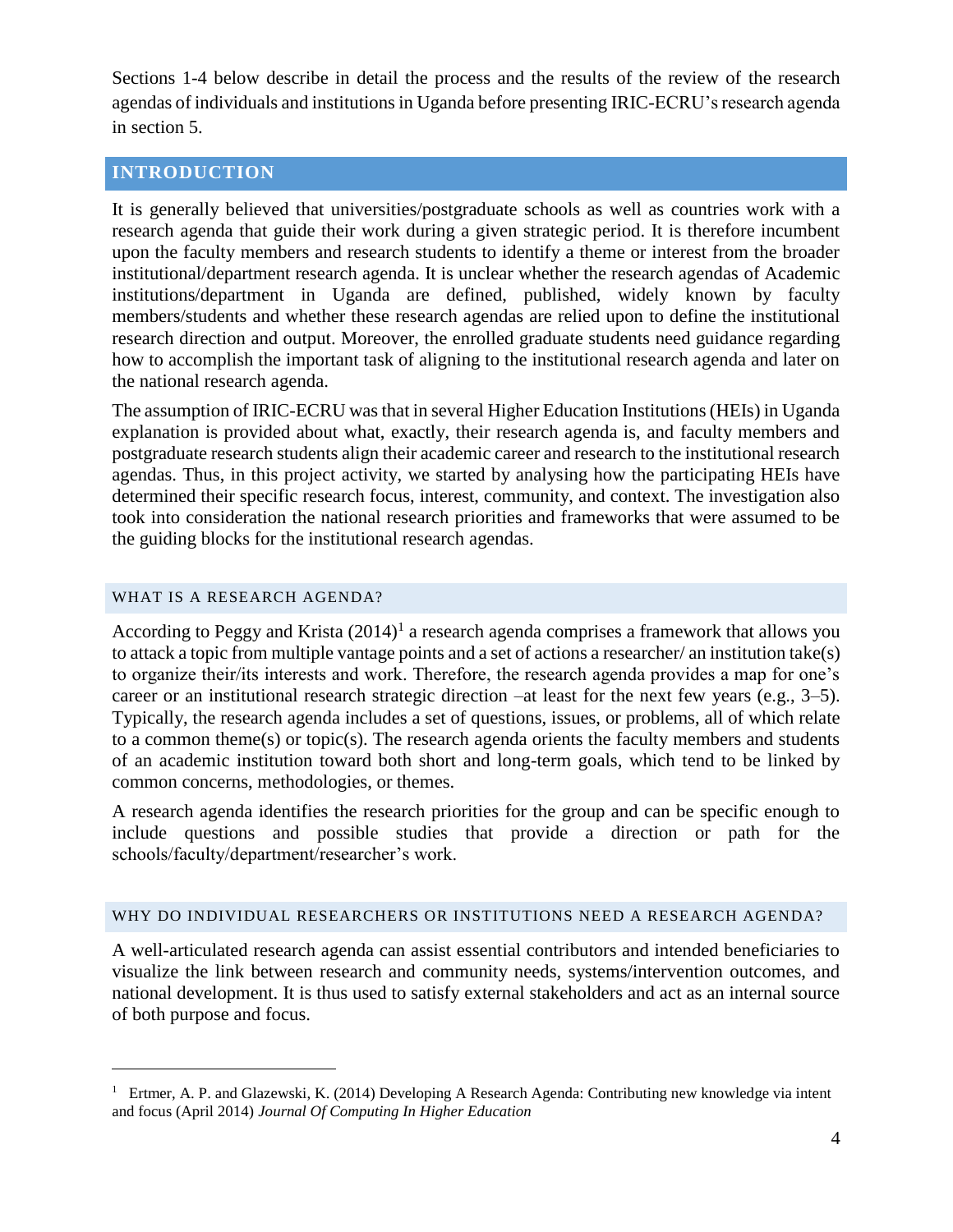Although IRIC-ECRU is an interdisciplinary community, a framework for research, methodologies and intention is important to focus the activities, engage and be relevant to the wider society in Uganda

## <span id="page-4-0"></span>**METHODS USED TO REVIEW THE AGENDAS**

This section provides a narrative review which is the summation and analysis of data that was available from documents (Gregory and Denniss,  $2018)^2$  as well as empirical data from interviews and the online survey.

The documents that were reviewed concerning Mak's research agenda included: Mak's 2020-2030 strategic plan, Mak 2013-2018 research agenda, and Rif five-year National Research Agenda 2020-2025. From MUST, the strategic plan for 2016-2026 was reviewed. UCU research niche is children. A document that provides justification for this research focus was reviewed. Information was also obtained from the UCU 2014 research policy. MRU 2019-2023 strategic plan as well as their 2019-2022 research agenda were analysed.

Face-to-face interviews were also conducted with university leaders directly or indirectly involved in planning for and managing research at the partner institutions.

Finally, data about individual, institutional and Uganda's research agenda was collected through an online survey targeting stakeholders directly or indirectly involved in R&I in Uganda.

The investigation sought the following aspects of the research agendas: 1) the history and achievements of the institutions' research performance, 2) the priority areas of the research agenda, 3) the drivers/motivation of the agenda, 4) the matching researcher training, mentoring and development policies and practices, 5) the stakeholders in the agenda and their role, 6) the success and challenges in agenda implementation, 7) the relevance of an interuniversity R&I community in advancing the agenda and finally, 9) the role of the institution and/or DRGT in advancing the IRIC-ECRU vision.

In the next section is the presentation of the results of the review.

### <span id="page-4-1"></span>**THE INSTITUTIONAL RESEARCH AGENDAS**

#### <span id="page-4-2"></span>MAKERERE UNIVERSITY RESEARCH AGENDA

Mak 2013-2018 research agenda was focusing on five priority areas 1). Research in health, indigenous knowledge and health systems, 2) Environment and Natural Resources Management 3) Agricultural production and productivity (crop and livestock), 4) Nutrition, Food security and value addition 4) Technology and basic sciences and 5) Governance, human rights and economic management.

Mak's 2020-2030 strategic plan states the Mak's goal for this period as that of being "*a researchled university responding to national, regional and global development challenges.*" <sup>3</sup> Although specific objectives to achieving this this goal are stated the strategic plan does not provide an

 $\overline{a}$ 

<sup>&</sup>lt;sup>2</sup> Gregory, T. A. and Denniss, R. A. (2018) An Introduction to Writing Narrative and Systematic Reviews — Tasks, Tips and Traps for Aspiring Authors. *Heart, Lung and Circulation* 27, 893–898 https://doi.org/10.1016/j.hlc.2018.03.027

<sup>3</sup> https://www.mak.ac.ug/research/research-agenda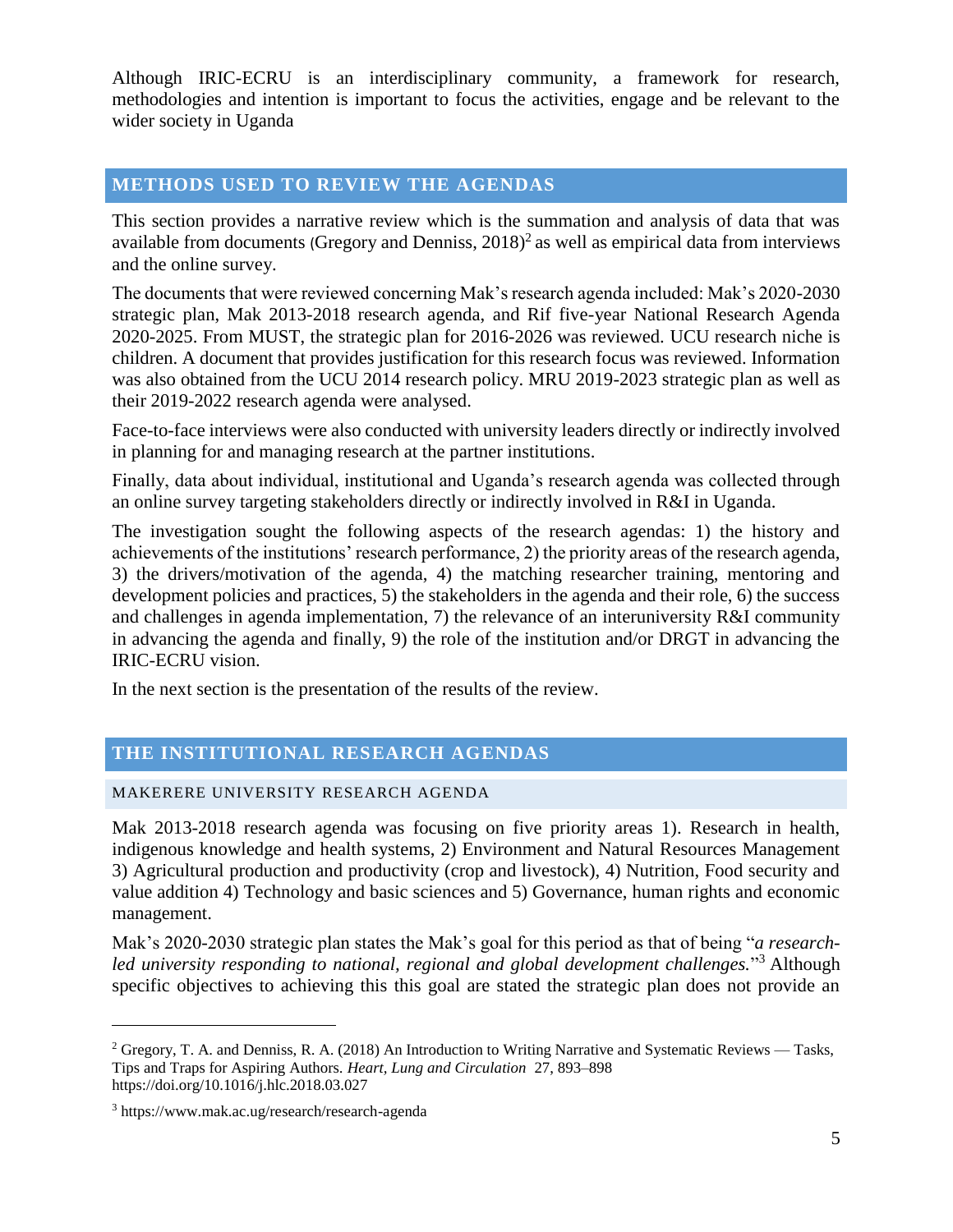explicit research agenda. The university website information however states that "*on the basis of the National Government plan known as Poverty Eradication Action Plan (PEAP), the University selected 6 themes that make up the University's Research Agenda. Research Agenda themes are as follows: 1) Research into Education for Development 2) Food, Nutrition and Value Addition. 3) Sustainable Environment Development, 4) Good Governance, Equity (including gender) Service Delivery, 5) Health (infectious and lifestyle related diseases) and 6) Natural Resources Utilization and Conservation*."<sup>4</sup> This information is available on the university website and is yet to be availed in an elaborated form. Mak administration indicated during the interviews that the research carried out at the moment is donor and Uganda's national development plans driven.

In a separate arrangement, Mak Rif has drafted and proposed a five-year Research agenda (2020- 2025) to support the Government of Uganda's national development strategy. The government supports Mak's research through the Rif to enhance local generation of translatable research and scalable innovations that address key gaps required to drive Uganda's development agenda. The University has in turn identified priorities critical to accelerating development across different sectors of the economy in Uganda to guide the use of government funding. The agenda covers 14 thematic areas as outlined below:

- 1. Transforming the agricultural sector to drive development
- 2. Achieving Sustainable health as a means to sustainable development
- 3. Re-imagining Education to unlock capacity for economic development
- 4. Water, sanitation and the environment: A pre-requisite to sustainable development
- 5. Harnessing the social sector, culture and arts to drive development
- 6. Harnessing tourism, wildlife and heritage to drive development
- 7. Sustainable Planning, finance and monitoring as catalysts for growth
- 8. Leveraging public service and local administration for efficient service delivery
- 9. Defence and security: Achieving sustainable peace and stability
- 10. Strengthening law, governance, human rights and international cooperation as pre-requisites for development
- 11. Harnessing Information and Communication Technology to drive development
- 12. Works, manufacturing, science and technology as tools to accelerate development
- 13. Solutions to catalyse business and enterprise
- 14. Energy and Minerals as drivers of rapid economic development

The above available information about Mak's research agenda indicates a very wide focus and an array of priority areas. One of the responses form the survey provides an overview:

"*Makerere University is a large institution with a number of colleges and schools. Each has its own focus. However, generally, each unit's research centres on the University's Strategic Plan, the Country's Vision 2040, and the United Nation's Sustainable Development Goals*." Respondent of the survey

In defining IRIC-ECRU research agenda, it was important to compress Mak's priority areas into broader themes that are inclusive of the foci from the other partner institutions and stakeholders.

 $\overline{a}$ 

<sup>4</sup> https://www.mak.ac.ug/research/research-agenda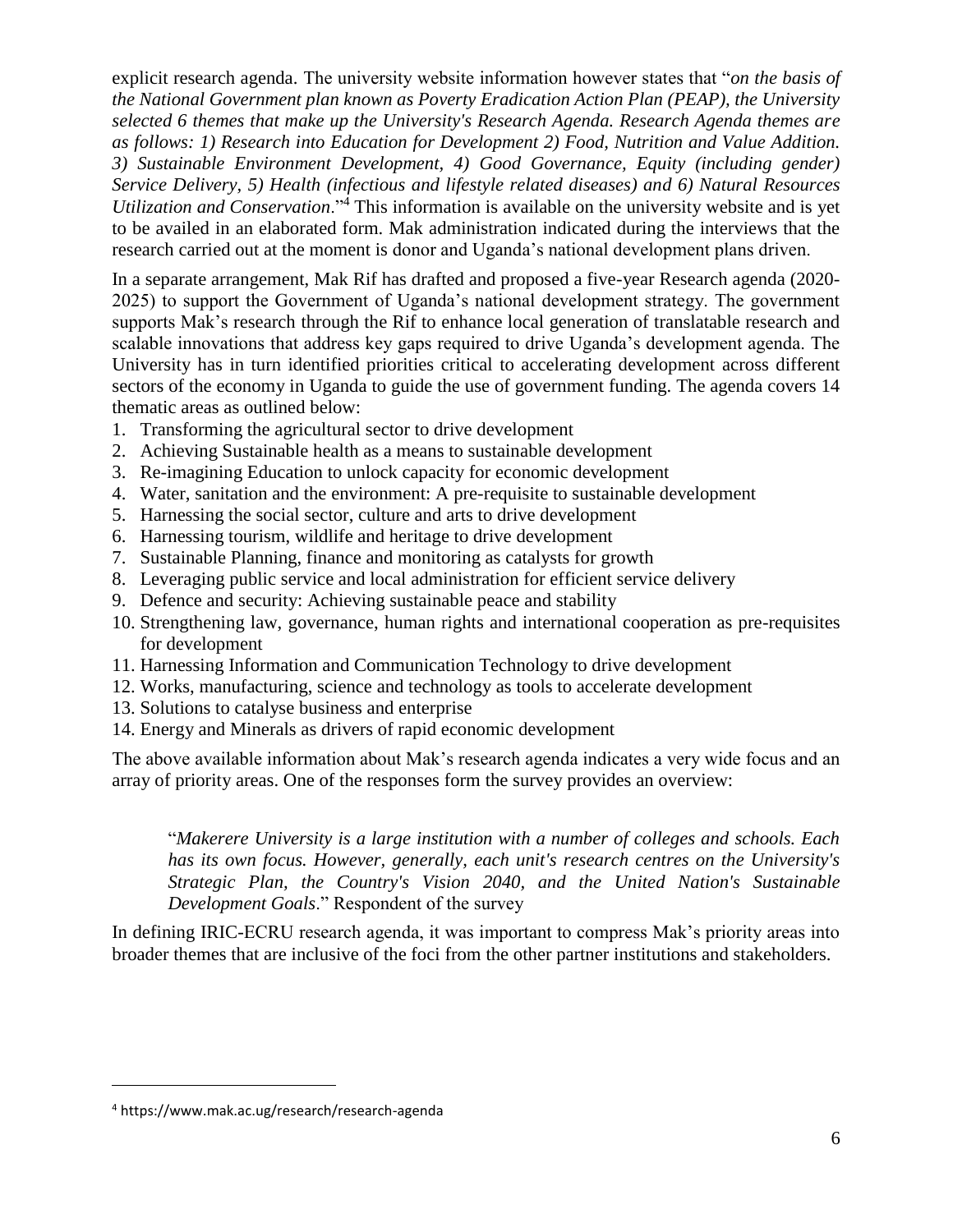#### <span id="page-6-0"></span>MBARARA UNIVERSITY OF SCIENCE AND TECHNOLOGY RESEARCH AGENDA

R&I is a key strategic theme in MUST's, 2016-2026 strategic plan. The goal is "*to enhance the quality and quantity of R&I*". The following objectives are set to enhance achievement of this goal: conduct mentorship, establish incubation centers, centralise research and innovations management office, support multidisciplinary collaborative research teams, support research partnerships, support fundable research proposals, support seed research funding grants within MUST, support research agenda and strategy, conduct annual research dissemination, support policy briefs and support directory of research outputs. The plan, however does not point at MUST's specific research focus or priority areas.

During the interview, MUST top management indicated that a process for developing a research agenda was being initiated by engaging the lower level managers for a bottom-up approach to prioritising the institution's research focus.

#### <span id="page-6-1"></span>UGANDA CHRISTIAN UNIVERSITY RESEARCH AGENDA

UCU is mandated to *"…. conduct research which enlarges the province of human knowledge in general and increases the effectiveness of the Church in particular*" (UCU 2014 Research Policy).<sup>5</sup> Their research agenda prioritises children as a group on whom the future depends. The university is committed to identifying and promoting research areas which focus on issues that affect children in general. The agenda does not suggest that all university research efforts should be on children. Rather, it emphasise that research efforts whether in business, social work, law or science should emphasise the child perspective. UCU then focuses on research that "helps to improve the situation and opportunities of the children and their environments in general cutting across the different disciplines such as economics, business, health, education, theology, engineering, law, social sciences, medicines, public health, agriculture, among others. This includes, knowledge about different problems, successes and prospects children face given the micro and macro level sociocultural, religious, economic, technological, historical, political, etc. interplay which impact, on the family, government, and societal decisions affecting children." Additionally, the agenda covers research towards understanding the impact of various micro and macro initiatives or interventions on child welfare, rights, protection, and survival.

Although the university leaders admitted complexity in integrating the focus on children in the university wide research framework, they were comital to this agenda for its linkage to the Church of Uganda mission; an institution to which the UCU is affiliated.

#### <span id="page-6-2"></span>MUTESA I ROYAL UNIVERSITY RESEARCH AGENDA

MRU 2019-2023 strategic plan as well as their 2019-2022 research agenda were analysed. R&I is one of MRU's eight strategic pillars and research a core function of the university. The key objectives of this pillar are twofold: i.e. to provide a conducive environment for research to students and academics as well as to increase and diversify the sources of research funding.

 $\overline{a}$ 

<sup>5</sup> https://ucu.ac.ug/images/Research/UCU-Research-Policy-February-2014.pdf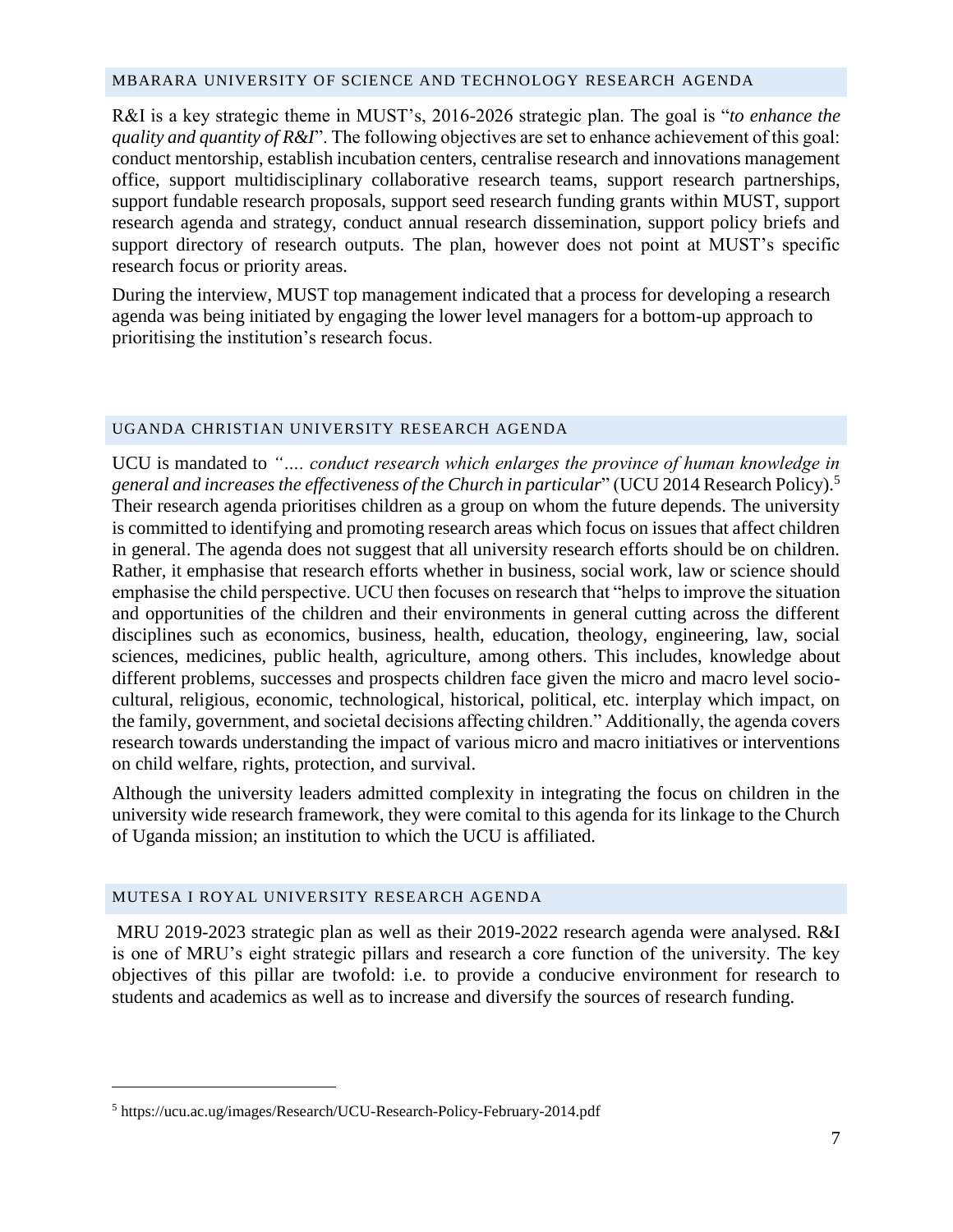The research priority areas are 1) economic and business development, 2) environmental and sustainable resource management, 3) mass media research, 4) educational development, 5) livelihoods, poverty and food security, 6) cultural heritage. The university has in addition, three crosscutting themes i.e. global dynamics. gender and research methodology.

In support of the research agenda, the university provides a conducive environment to do research in the priority areas by encouraging proactivity, increasing diversity of resources for research and are in the process initiating research focused postgraduate training.

In addition, MRU is uniquely committed to inter-disciplinary research that fosters linkages between research and enterprise activities for community outreach.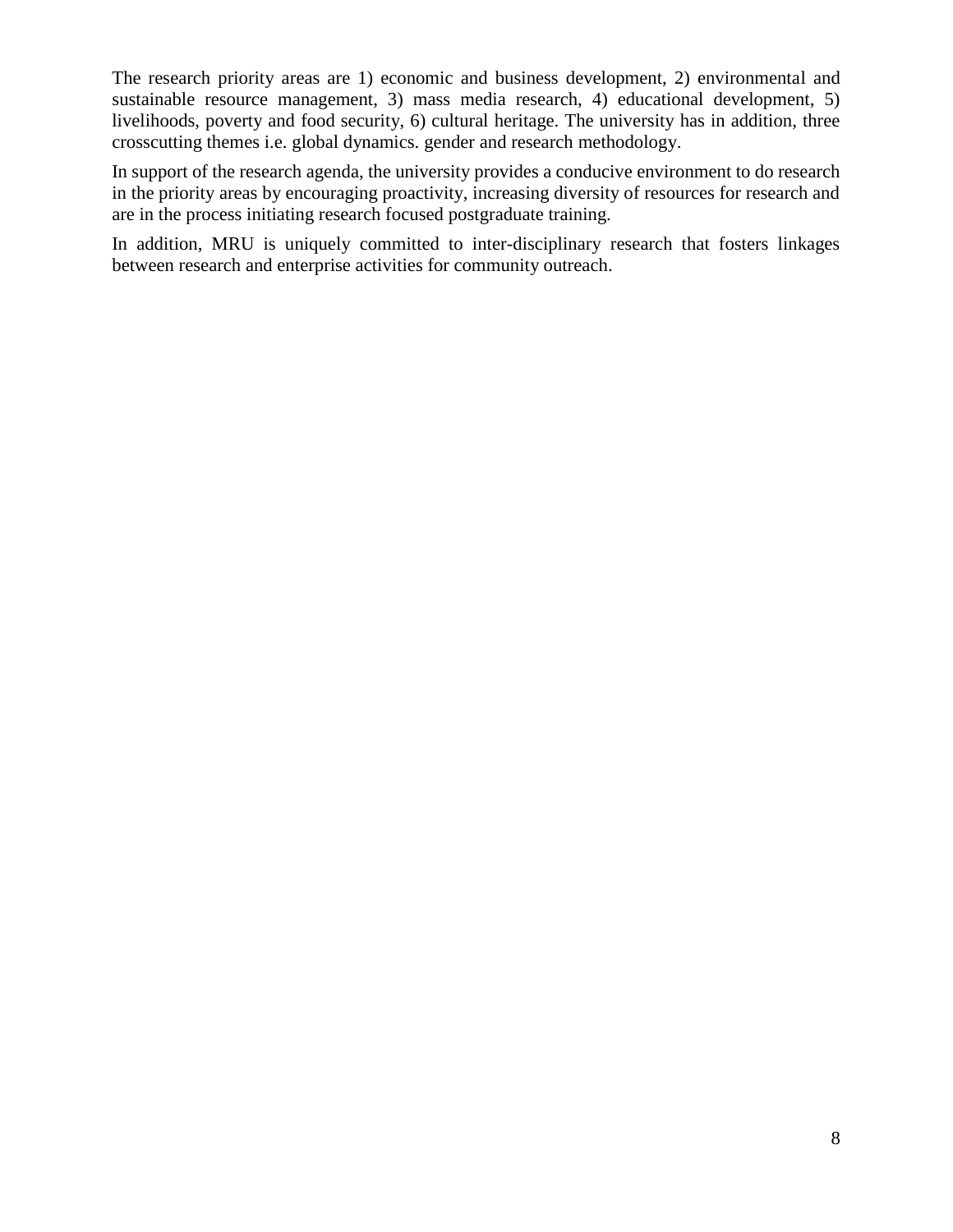|  |  | Table 1: Tabular analysis of research agendas |  |
|--|--|-----------------------------------------------|--|
|  |  |                                               |  |

|    | <b>Parameter</b>                                     | <b>Makerere University</b>                                                                                                                                                                                                                                                                                                                                                                              | <b>UCU</b>                                                                                                                                                         | <b>MRU</b>                                                                                                                                                                                                                                           | <b>MUST</b>                                                                                                                                                                                                                                                                                              |
|----|------------------------------------------------------|---------------------------------------------------------------------------------------------------------------------------------------------------------------------------------------------------------------------------------------------------------------------------------------------------------------------------------------------------------------------------------------------------------|--------------------------------------------------------------------------------------------------------------------------------------------------------------------|------------------------------------------------------------------------------------------------------------------------------------------------------------------------------------------------------------------------------------------------------|----------------------------------------------------------------------------------------------------------------------------------------------------------------------------------------------------------------------------------------------------------------------------------------------------------|
|    | 1. Themes                                            | <b>Six</b><br>Research into Education for<br>1.<br>Development<br>Food, Nutrition and Value<br>2.<br>Addition.<br>Sustainable<br>Environment<br>3.<br>Development,<br>Good Governance,<br>4.<br>Equity<br>(including gender)<br>Service<br>Delivery,<br>Health<br><i>(infectious)</i><br>5.<br>and<br>lifestyle related diseases) and<br><b>Natural Resources Utilization</b><br>6.<br>and Conservation | One<br>Children.<br>The agenda emphasise that<br>research efforts whether in<br>business, social work, law or<br>science should emphasise the<br>child perspective | <b>Six</b><br>Economic and business<br>development<br>Environmental<br>and<br>sustainable<br>resource<br>management,<br>Mass media research<br>3.<br>Educational development,<br>Livelihoods, poverty and<br>food security.<br>6. Cultural heritage. | No themes yet, but the focus is on<br>community engagement.<br>a process for developing a research<br>agenda was underway-it followed a<br>bottom-up approach that was initiated<br>by engaging the lower-level managers<br>to conduct consultative meetings that<br>would come-up with the departmental |
| 2. | <b>Time defined</b>                                  | Unspecified                                                                                                                                                                                                                                                                                                                                                                                             | Specified                                                                                                                                                          | Specified                                                                                                                                                                                                                                            | N/A                                                                                                                                                                                                                                                                                                      |
|    | 3. Process                                           | Mixed approach                                                                                                                                                                                                                                                                                                                                                                                          | Research department driven                                                                                                                                         | Research department driven                                                                                                                                                                                                                           | Bottom- Up approach                                                                                                                                                                                                                                                                                      |
| 4. | <b>Availability</b>                                  | On the website                                                                                                                                                                                                                                                                                                                                                                                          | On hard copy                                                                                                                                                       | On the website                                                                                                                                                                                                                                       | Not available                                                                                                                                                                                                                                                                                            |
| 5. | <b>Staff awareness</b>                               | Fair                                                                                                                                                                                                                                                                                                                                                                                                    | Fair                                                                                                                                                               | Fair                                                                                                                                                                                                                                                 | Fair                                                                                                                                                                                                                                                                                                     |
| 6. | <b>Capacity building</b>                             | Needed                                                                                                                                                                                                                                                                                                                                                                                                  | Needed                                                                                                                                                             | Needed                                                                                                                                                                                                                                               | Needed                                                                                                                                                                                                                                                                                                   |
| 7. | <b>Comprehensiveness</b>                             | <b>Broad</b>                                                                                                                                                                                                                                                                                                                                                                                            | <b>Narrow</b>                                                                                                                                                      | Quite Broad                                                                                                                                                                                                                                          | N/A                                                                                                                                                                                                                                                                                                      |
| 8. | Relevance to other<br>regional and nation<br>agendas | Embrace<br>the<br>National<br>and<br>Sustainable Goals                                                                                                                                                                                                                                                                                                                                                  | Embraces the Human rights<br>and National goals                                                                                                                    | Embraces<br>the<br>Regional,<br>Sustainable<br>National<br>and<br>Goals                                                                                                                                                                              | Embraces the National and Sustainable<br>Goals                                                                                                                                                                                                                                                           |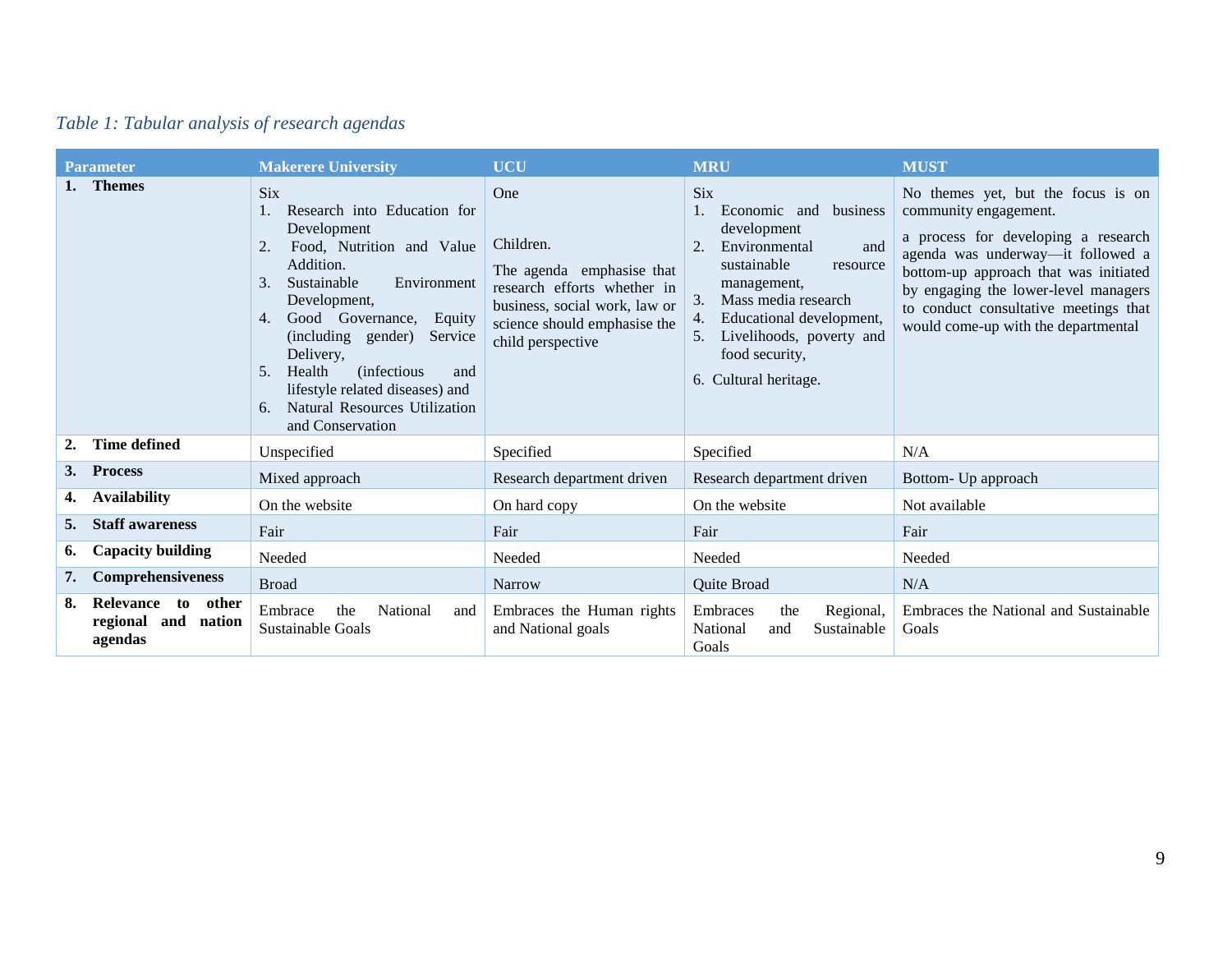#### <span id="page-9-0"></span>**THE STAKEHOLDERS' AND UGANDA'S RESEARCH AGENDAS**

Various IRIC-ECRU stakeholders including postgraduate research students, academics and practitioners were invited to participate in the survey. A total of 39 participants provided information about their personal research agendas, their institution's research agenda and views about Uganda's research agenda.

#### <span id="page-9-1"></span>THE COMMON THEMES THAT STAND OUT IN THE RESEARCH AGENDAS

The individual research priorities were varied covering the social sciences and humanities as well as the natural sciences themes. Examples of areas that respondents focus their research on included children rights, environment management, women and human rights, climate change, reproductive health and traditional medicine. What is interesting from the responses was again the differences in responses about the institutional and national research agendas. Respondents from the same institutions, for example, provided different responses about their institutional research focus. The question about Uganda's research agenda also provided multiple response with no particular or common priority identified. The lack of harmonised views about the research focus for institutions and Uganda generally may be suggest minimal attention given to institutional and national research agenda setting and dissemination.

#### <span id="page-9-2"></span>THE DRIVERS OF THE RESEARCH AGENDAS

Respondents' responses about their motivation towards their research focus expressed a general desire to serve society and solve its complex problems. Some responses to this end are provided in the quotes below:

"*To save women dying every day in Uganda*" "*To be able to develop empirically driven, adapted interventions to support our business clients to start, nurture and grow sustainable businesses as drivers towards socio-economic development of their employees and that other nation at large*" *Agriculture could yield better if financing was able to reach the grassroots farmers*."

Because the responses on the institutional research foci from various institutions were multiple, the survey did not identify common drivers for those priorities. Some of the drivers included climate change, employability, national development and funding. It was necessary for the inquiry to understand the methods used by individuals and institutions' in the research agenda setting process for IRIC-ECRU to consider and defining the community's research agenda. A significant number of respondents were not aware of the methods were their institution or Uganda used to set a research agenda. The graph below shows the distribution of the responses on this question. This lack of awareness was expressed directly or through indicating that no methods were used.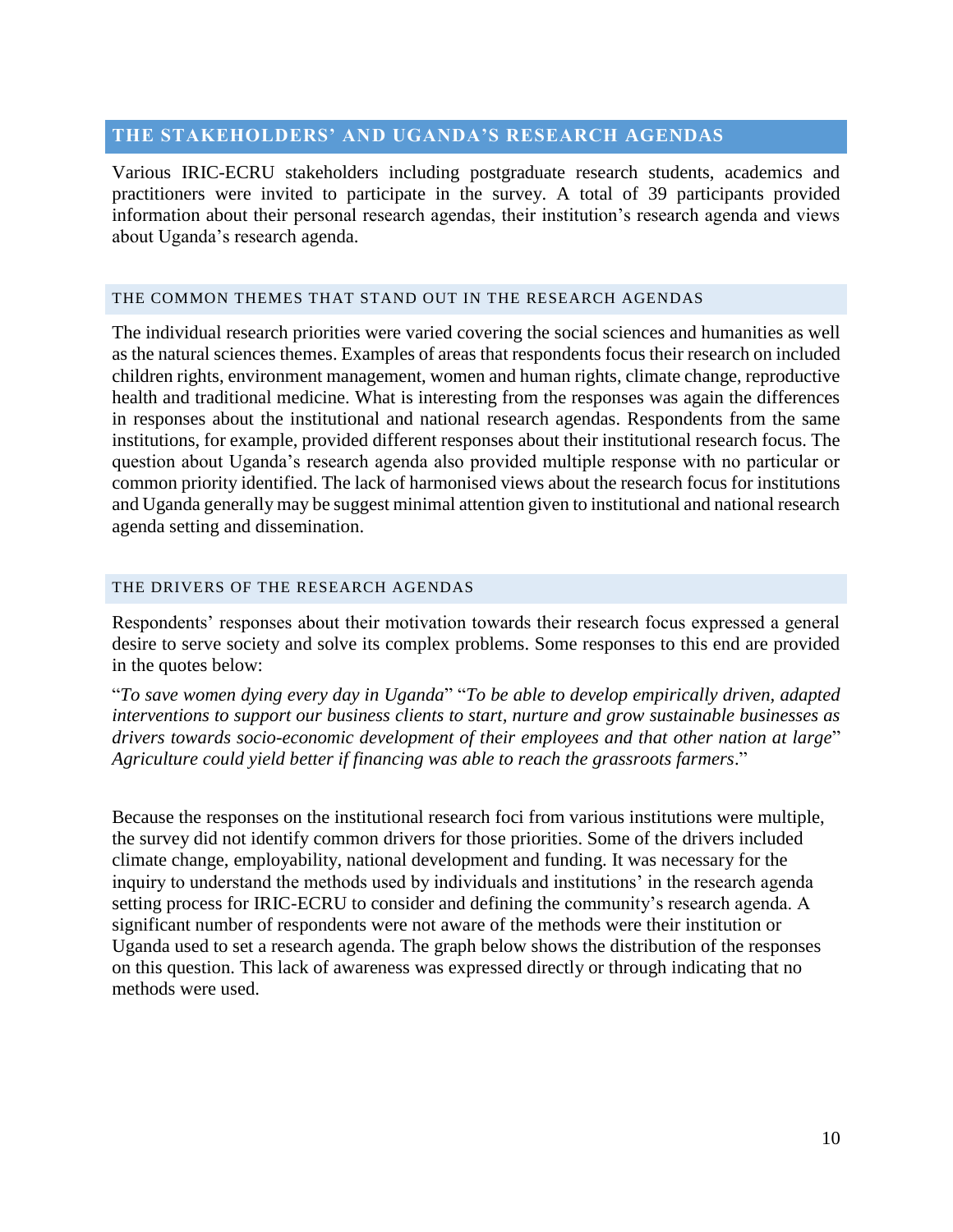



#### <span id="page-10-0"></span>BREADTH OF RESEARCH AGENDAS

Most respondents were of the view that their institution's research agenda could be widen further. The figure below provides a graphical expression of the views on the breadth of institutional research agendas.

#### *Figure 1:Capacity building for attainment of the research agendas*



How would you define the breadth of your institution's research focus? 32 responses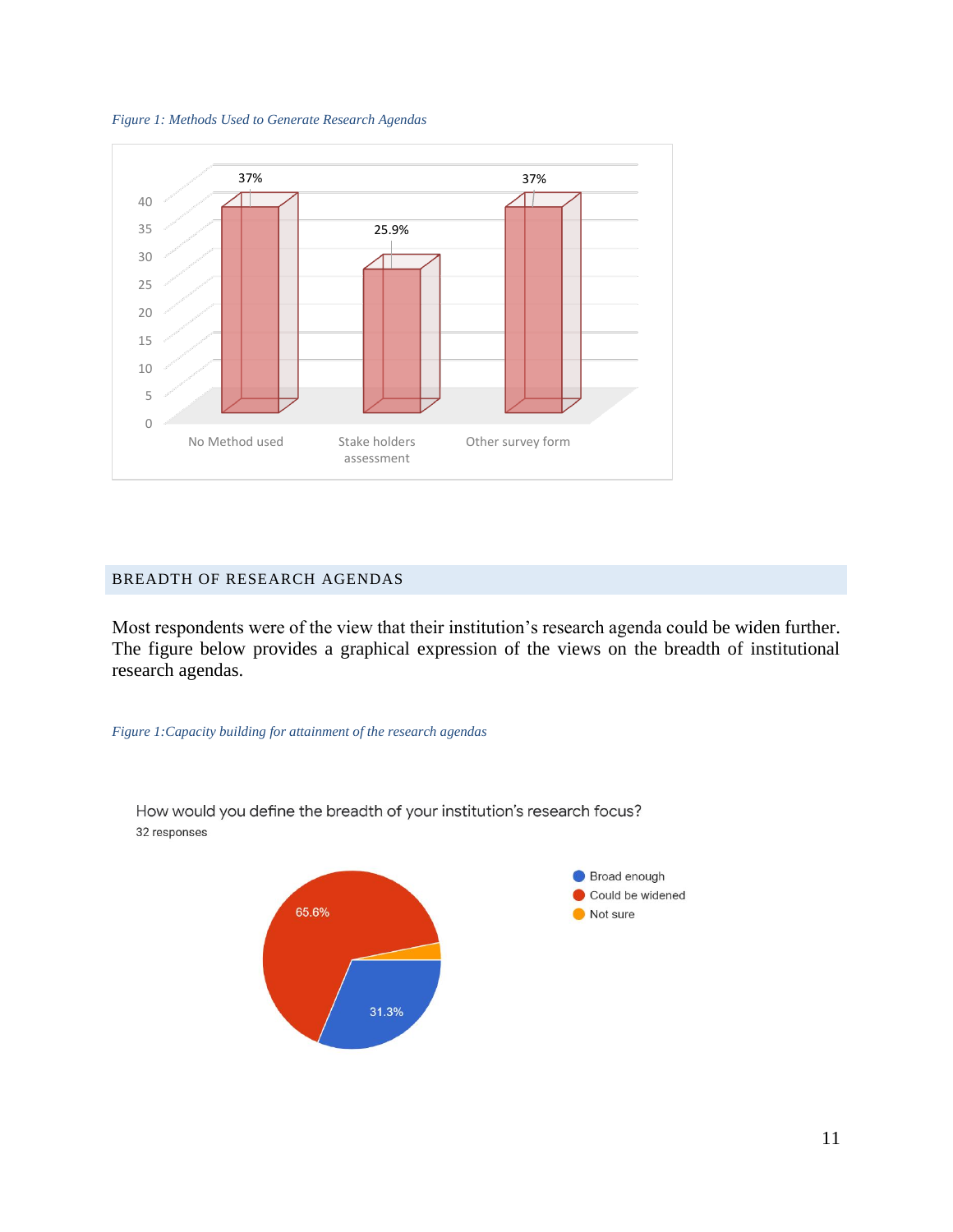#### <span id="page-11-0"></span>RESEARCH CAPACITY BUILDING

IRIC-ECRU key objective is to build capacity for research through training and mentorship. The community's research agenda will therefore clearly stipulate the strategy for developing ECRs with the intellectual and personal abilities to work on the community's research priorities. It was therefore important to find out the existent researcher training, mentoring and development policies and/or practices tailored to achievement of institutional research foci in Uganda. Almost half of the sample didn't know of any efforts to train and mentor researchers in their institutions. Others indicated that individuals develop research teams for peer support on academic writing, problem identification, resource mobilization, research grants proposal writing and publication. Some indicated that their institutions provide scholarly writing seminars and periodic trainings on various aspects of research expertise. Others mentioned funded exchange programmes, PhD trainings in research and funding for researchers. International training by institutions like: CODESRIA Governance Institutes, Pasgar training in Nairobi and Pedagogical training were also identified as partners providing researcher training in Uganda.





The role of IRIC-ECRU as envisioned by the respondent include mainly steering collaborative efforts across HEI, leading the mentorship efforts, and spearheading effort for awareness and training in research agenda and research infrastructure related issues.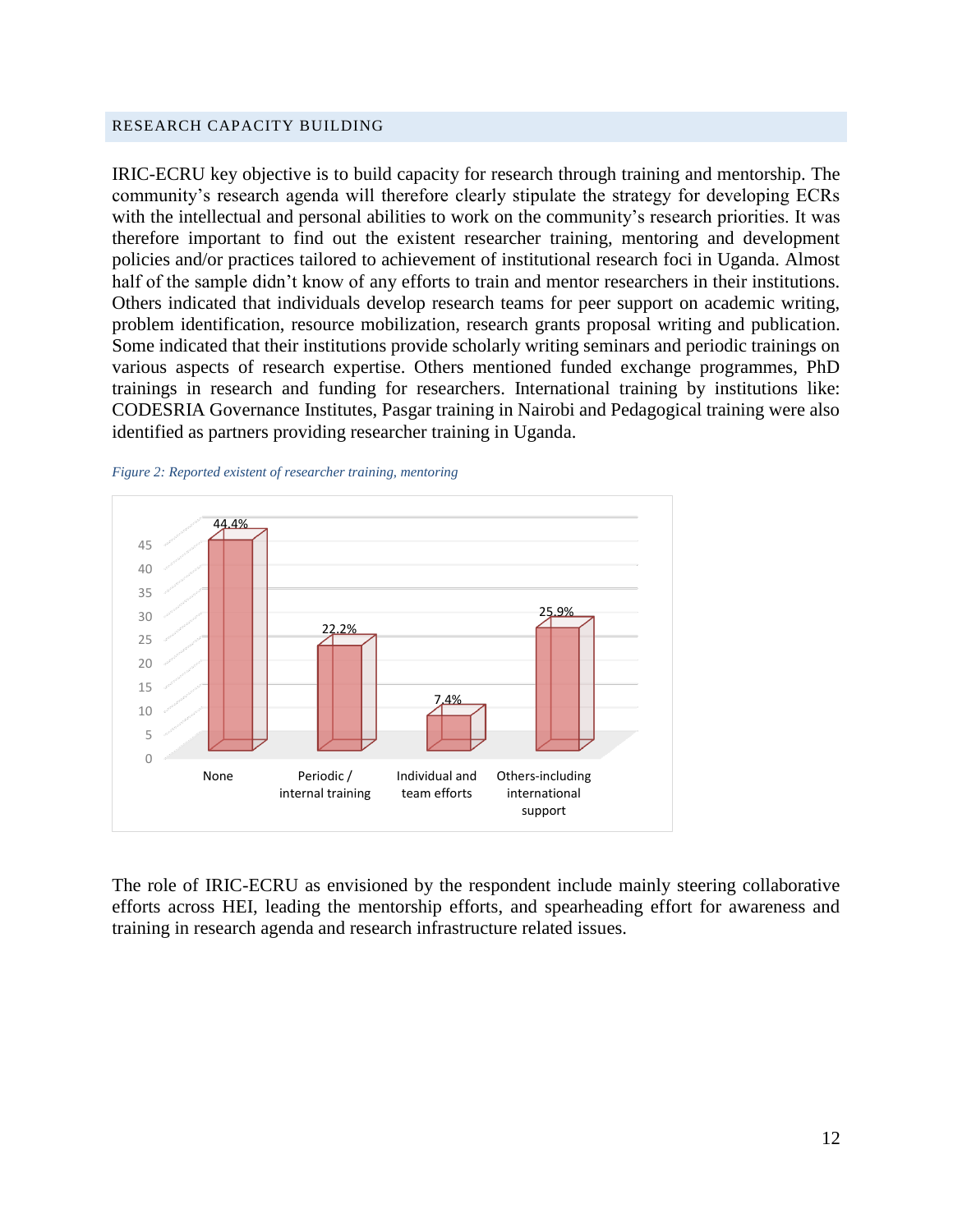#### <span id="page-12-0"></span>**THE IRIC-ECRU RESEARCH FOCUS 2020-2025**

To support the research agendas of individuals, institutions and Uganda in general, IRIC-ECRU will focus on research that enhances **multidisciplinary researcher capacity building** in Uganda.

While the Uganda's Human Capital Development Programme and the National Human Resource Development plan spell out interventions to address foundations for human capital development (Childhood development & education), improve population health and safety, promote STEI/STEM in the education system, and other human capital development initiatives, there is no agenda for developing researchers. The results of the review of the various research agendas show that the question of researcher development as one being grossly ignored by individuals and institutions alike. In fact, the review did not identify researcher capacity building initiatives that intentionally aligned with the research agendas that institutions and individuals are pursuing.

To fill this gap and support the research ecosystem in Uganda, IRIC-ECRU will focus its research on issues that affect the researcher development process, find answers to the following and interrelated questions and provide ideas for related policy formulation and practice:

- 1. What are the best approaches for equipping researchers with appropriate *knowledge and intellectual abilities* to do research?
- 2. How can the researchers' *personal effectiveness* be enhanced to effectively do research and respond appropriately to the country's R&I needs?
- 3. What are the aspects of *research governance and organisation* in the Ugandan context and how do they affect research productivity?
- 4. What are the best strategies for researcher *engagement, influence and impact* of the contemporary wider society?

The four questions are underpinned on the Vitae (2011) researcher development framework. The community members will attack these four questions from various points as suggested by the possible research areas pointed out against each domain in the table below.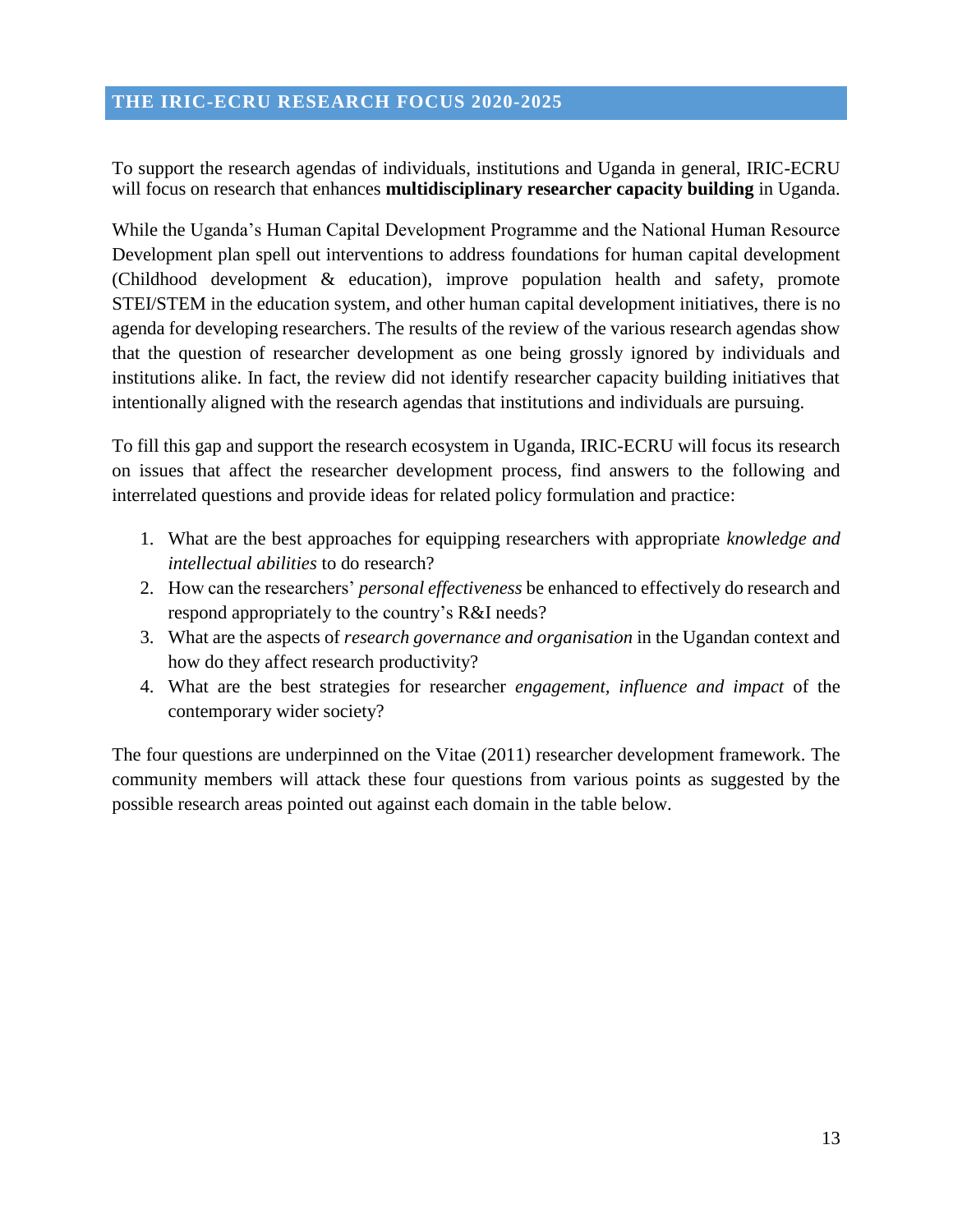## *Table 2: IRIC-ECRU Research priority areas*

| <b>Domain</b>  |                                                                      | <b>Possible areas for research</b>                                                                        |
|----------------|----------------------------------------------------------------------|-----------------------------------------------------------------------------------------------------------|
| $\mathbf{1}$   | Knowledge and intellectual abilities                                 | Reforms in research methodology and research methods<br>courses/teaching                                  |
|                | (Topics covering Uganda's                                            | Ugandan culture, education and critical thinking $\&$ analysis                                            |
|                | researchers' knowledge and<br>intellectual abilities to do research) | The MSc and PhD studies in Uganda; program and content                                                    |
|                |                                                                      | The cognitive abilities of Uganda's MSc and PhD graduates                                                 |
|                |                                                                      | Data/Information management, usage and sharing abilities                                                  |
|                |                                                                      |                                                                                                           |
|                |                                                                      | Research ethical practices in Uganda                                                                      |
| $\overline{2}$ | Personal effectiveness                                               | The work ethic of Ugandan based researchers                                                               |
|                | (Topics covering inquiry about the                                   | The concept of time management among academics and researchers                                            |
|                | personal qualities of Uganda's<br>researchers)                       | Attitudes towards research and the research career                                                        |
|                |                                                                      | Work life balance among academics and researchers                                                         |
|                |                                                                      | Professional (∨ financial) development of researchers in Uganda                                           |
|                |                                                                      | Enthusiasm, perseverance and resilience of researchers.                                                   |
|                |                                                                      |                                                                                                           |
|                |                                                                      | Postgraduate research supervision in Uganda                                                               |
| 3              | Research governance and organisation                                 | The practice of researcher mentorship in Uganda                                                           |
|                | (Topics such as standards,<br>professional conduct, financing and    | The awareness and integration of international standards and<br>procedures in Uganda's research practice. |
|                | managing research)                                                   | Research management at HEIs, private and government agencies                                              |
|                |                                                                      | Research funding (acquisition and management)                                                             |
|                |                                                                      | Women and minority groups in research careers                                                             |

|  |                                                                                                                          | Stakeholder management                                                   |
|--|--------------------------------------------------------------------------------------------------------------------------|--------------------------------------------------------------------------|
|  | Engagement, influence and impact                                                                                         | University/society communication; methods and channels                   |
|  | (Topics relating to Uganda's<br>researchers' engagement with society<br>to influence and impact the broader<br>context.) | The researchers' involvement in policy formulation and<br>implementation |
|  |                                                                                                                          | Translating research into an enterprise.                                 |
|  |                                                                                                                          | IPR in Uganda                                                            |
|  |                                                                                                                          | The national, regional and global context                                |
|  |                                                                                                                          | Public engagement                                                        |

The role of government in researcher development

With this research focus IRIC-ECRU is positioning itself as a centre of ideas for knowledge and practice on the researcher development process in Uganda.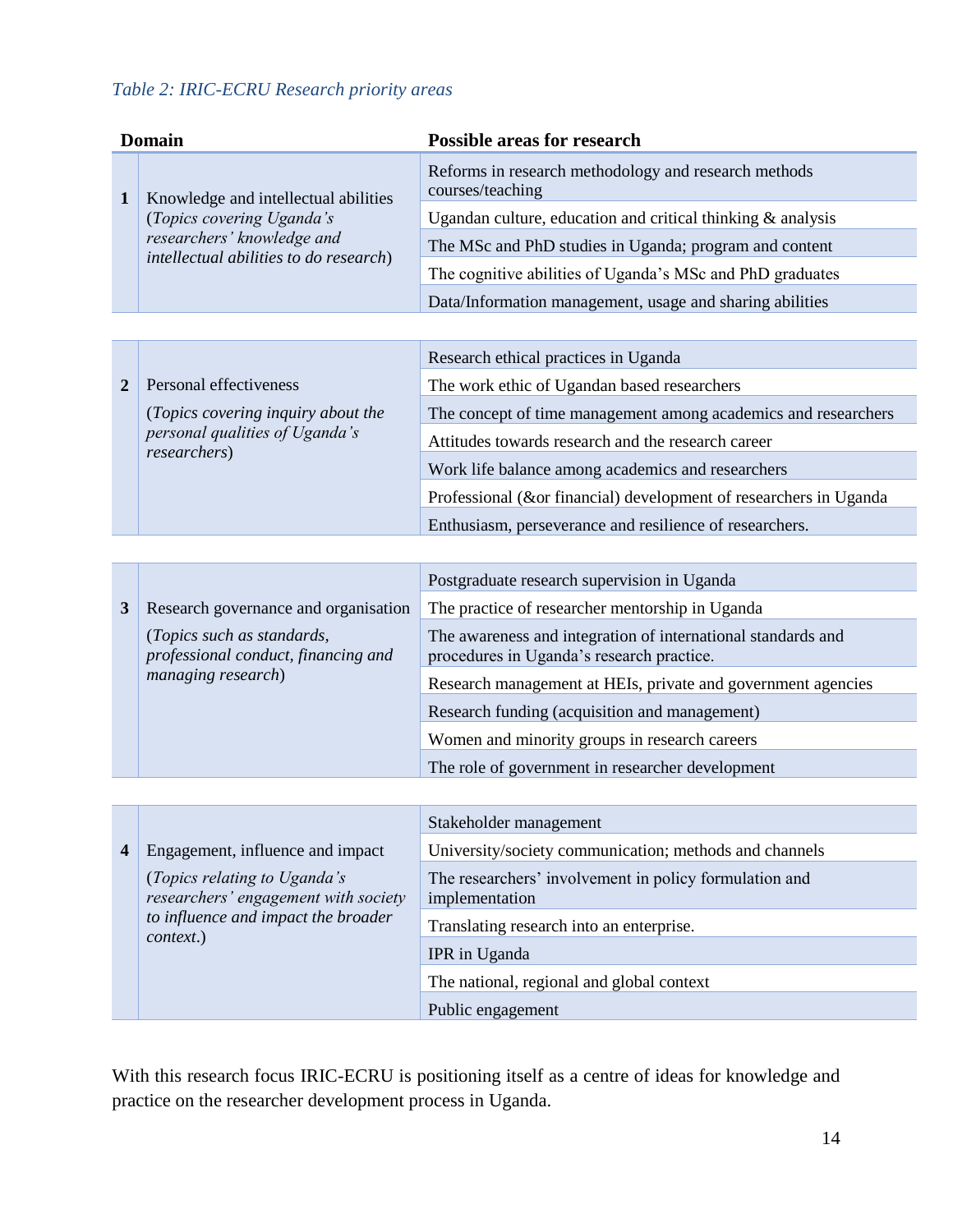In this way, rather than creating new themes or duplicating what is already being done, the community will offer a supportive role to individual, education and non-education institutions in their pursuit for their research agendas.



*The linkage between Individuals, Institutions', the national and the IRIC's Research Agenda: Supportive Role*

## **THE IRIC RESEARCH AGENDA PUBLIC DIALOGUE**

The final step in developing this agenda was making consultations with the public and other relevant stakeholders about their views on the chosen research focus. The agenda was presented and discussed by a team of three discussants: Professor William Bazeyo from the School of Public Health at Makerere University, Dr. Maxwell Otim Onapa from the Directorate of Science Technology and Innovation at the Ministry of Science, Technology and Innovation and Dr. Jane Egau from the Ministry of Education and sports. 46 participants including PhD students, academics and research practitioners from Uganda and abroad took part in the dialogue.

The discussion re-emphasized capacity building as an underpinning issue and thus the need for empirical ideas on how to re-enforce the four domains that IRIC-ECRU intends to focus on. Specific emphasis was put on the research governance and organisation domain for ideas on writing research grants, budgeting, M&E, accountability and reporting.